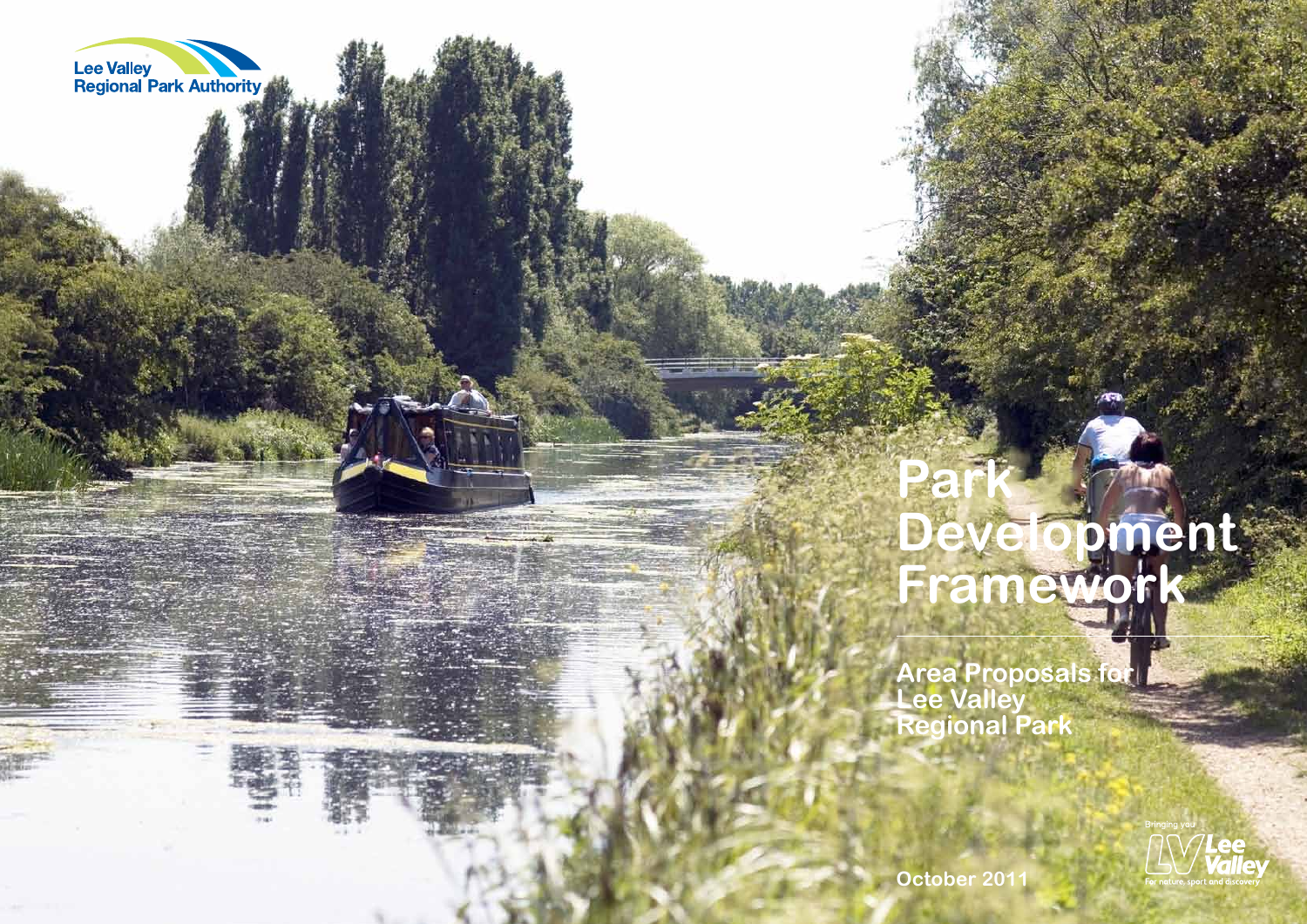### **Foreword**

Lee Valley Regional Park is known and recognised as one of the nation's great parks; a place that offers a unique combination of activities, sights and experiences.

For over 40 years the Lee Valley Regional Park Authority has been working alongside many partner organisations to transform the Lee Valley into a place for leisure, recreation, sport and nature.

Our new vision is to create a world class visitor destination in the Lee Valley bringing together a variety of landowners and partners.

The Park is a mosaic of award-winning open spaces, heritage sites, country parks, farms, golf courses, lakes and riverside trails, campsites, marinas, angling and boating locations. All of these attract more than 4.5 million visitors a year.

The Valley is being transformed by the London 2012 Games and Paralympic Games and the Authority will run four world class venues in legacy. These are Lee Valley White Water Centre near Waltham Cross, Hertfordshire – the only brand new London 2012 venue to open ahead of the Games and on Olympic Park in Stratford Lee Valley VeloPark, Lee Valley Hockey Centre and Lee Valley Tennis Centre.

The Lee Valley Regional Park Act 1966, which established the Lee Valley Regional Park Authority, placed a duty on the Authority to develop, improve, preserve and manage the Park, either directly or through others. Our Park Development Framework is a suite of documents that will collectively provide the blueprint for our future efforts: setting out proposals for what we want to achieve, how we plan to balance competing demands, and how we intend to make best use of the limited resources available. Once complete it will satisfy our duty to produce a plan of proposals as required under Section 14 of the Park Act.

We hope it will provide inspiration and focus for the future collective efforts of landowners within the Park, our partners, stakeholders and everyone with an interest in the Lee Valley and Lee Valley Regional Park.

Deul All

Derrick Ashley Chairman

Shaun Dawson Chief Executive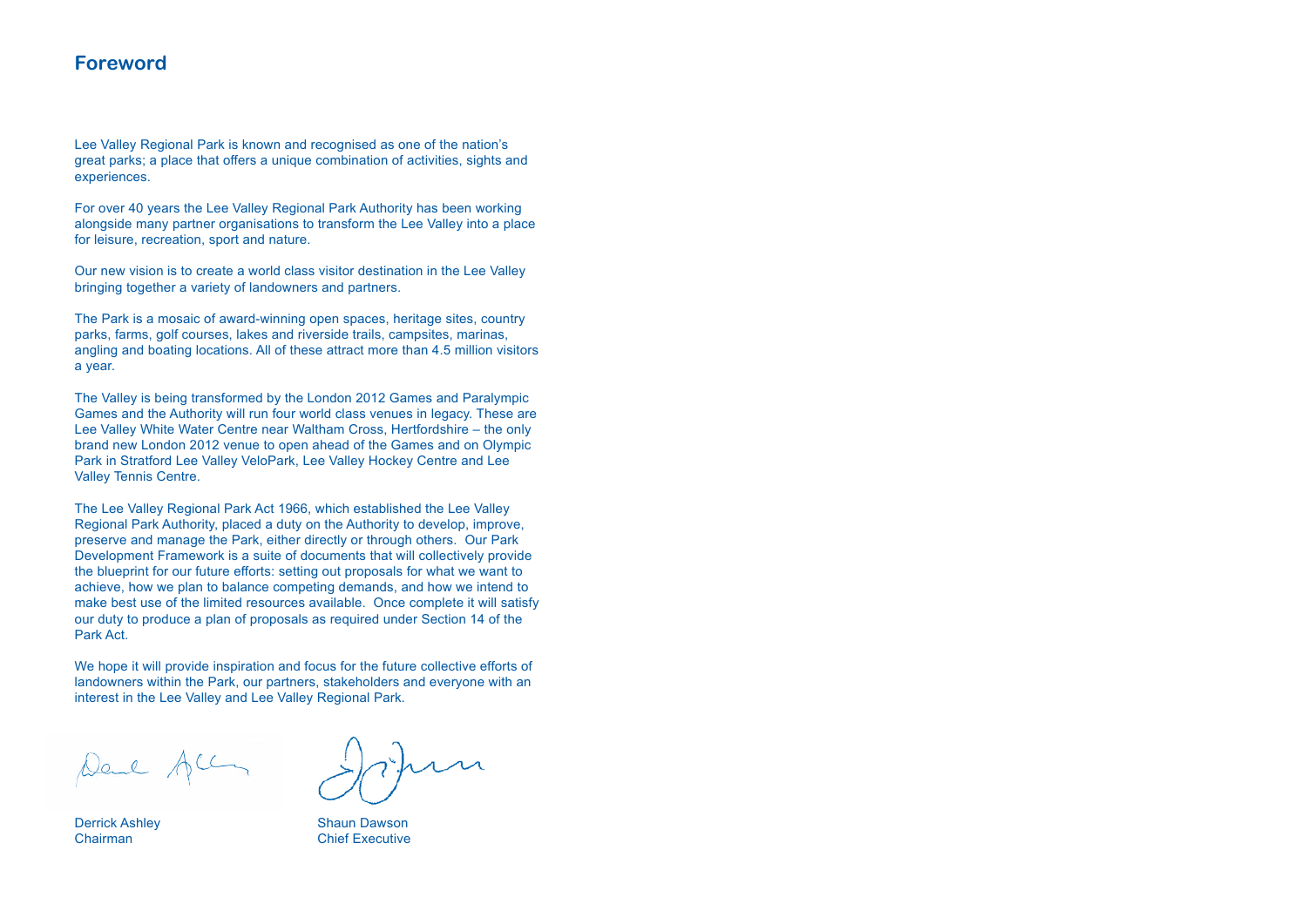



### **The Park**

The Lee Valley Regional Park was created on the 1st January 1967, through an Act of Parliament: the Lee Valley Regional Park Act 1966.

The creators of the Regional Park wanted to provide a destination for the growing populations of London, Essex and Hertfordshire to enjoy recreation and leisure activities unavailable elsewhere. The corridor alongside the River Lee was at that time a mix of derelict and operational industrial land, undeveloped marshlands, water supply reservoirs, farmland, glasshouses and municipal parks. The new Regional Park was designed to transform these areas to create a continuous corridor of open space and built leisure and sports facilities that would provide a wide range of recreation and leisure opportunities.

The purpose of the Park is clearly defined in the Park Act, as:

*"[…] a place for the occupation of leisure, recreation, sport, games or amusements or any similar activity, for the provision of nature reserves and for the provision and enjoyment of entertainments of any kind."*

> Section 12(1) Lee Valley Regional Park Act 1966

Much has been achieved since the Park was created. The Park now includes 10,000 acres (over 4,000ha) and winds its way 26 miles: along the banks of the River Lee from Ware in Hertfordshire, down through Essex, North London, and through parts of the Olympic Park to East India Dock Basin on the River Thames.

The Park is a fantastic mix of world class sport and leisure venues, heritage sites, gardens, nature reserves and riverside trails; offering an endless range of things to do. It is easy to reach by bike, car, train, or on foot, and visitors can spend anything from a few hours to a few days enjoying and exploring.

The Park is also one of the homes of the most exciting events in the world – the London 2012 Olympic and Paralympic Games. The Games will not only provide a great sporting spectacle, but will deliver a lasting benefit for the Park; four world-class sports venues are to be located within the Park boundary, with the remaining Olympic venues and parklands situated alongside.





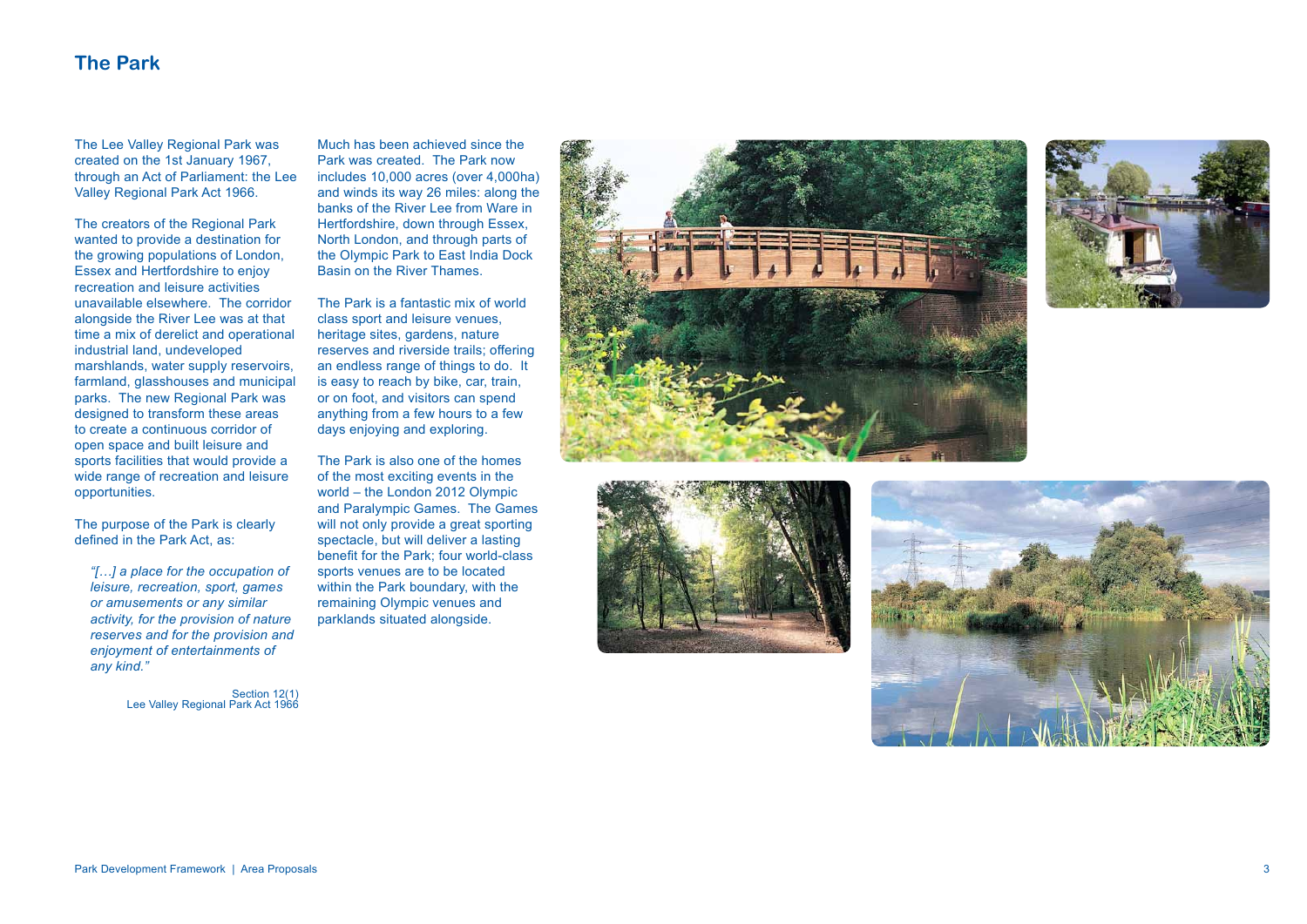

## **The Park Authority**

We are working towards delivering this duty in three key ways:

The Park Act, which established the Lee Valley Regional Park Authority, placed a duty on the Authority to develop, improve, preserve and manage the Park, either directly or through others.

1. As owner and manager of land and facilities within the Park

*We own and manage approximately 3,800 acres (1,500ha) of the total Park area. It is our duty to use our available resources to develop and manage that estate. We know we will need to work closely with a range of partners, and seek additional resources and expertise, in order to deliver the features, facilities and activities that contribute to our vision and aims for the Park.*

2. As a champion, leader, facilitator and coordinator of other landowners within the Park

*The remaining 6,200 acres (2,500ha) of the Park is owned and managed by others. The success of our Park vision is hugely dependant on other landowners and managers working together towards a shared aspiration. A vital part of our future work is working alongside other land owners to achieve our vision for the Park; to work collectively towards Park-wide coordinated and complementary* 

*facilities, attractions and activities, and to assist each other where appropriate with shared resources, advice and expertise.*

3. As a statutory planning consultee

*The Act confers on the Authority the role of a statutory planning consultee. This means that we must be consulted on any planning applications within, or which impacts on, the Park. We will use this role to continue to champion the Park and to do everything we can to ensure that local planning authorities give appropriate regard to our aims and purposes.* 

*We will:*

- *• Oppose in principle any planning applications relating to land within the Park that include land uses which are not compliant with the purpose of the Park (as set out in Section 12 of the Park Act)*
- *• Seek to ensure that all planning approvals relating to land within the Park will lead to a positive contribution to our vision, aims and objectives*
- *• Seek to ensure that all planning approvals relating to land outside the Park boundaries will have no negative impact on the Park, and where possible lead to a positive contribution to our vision, aims and objectives.*





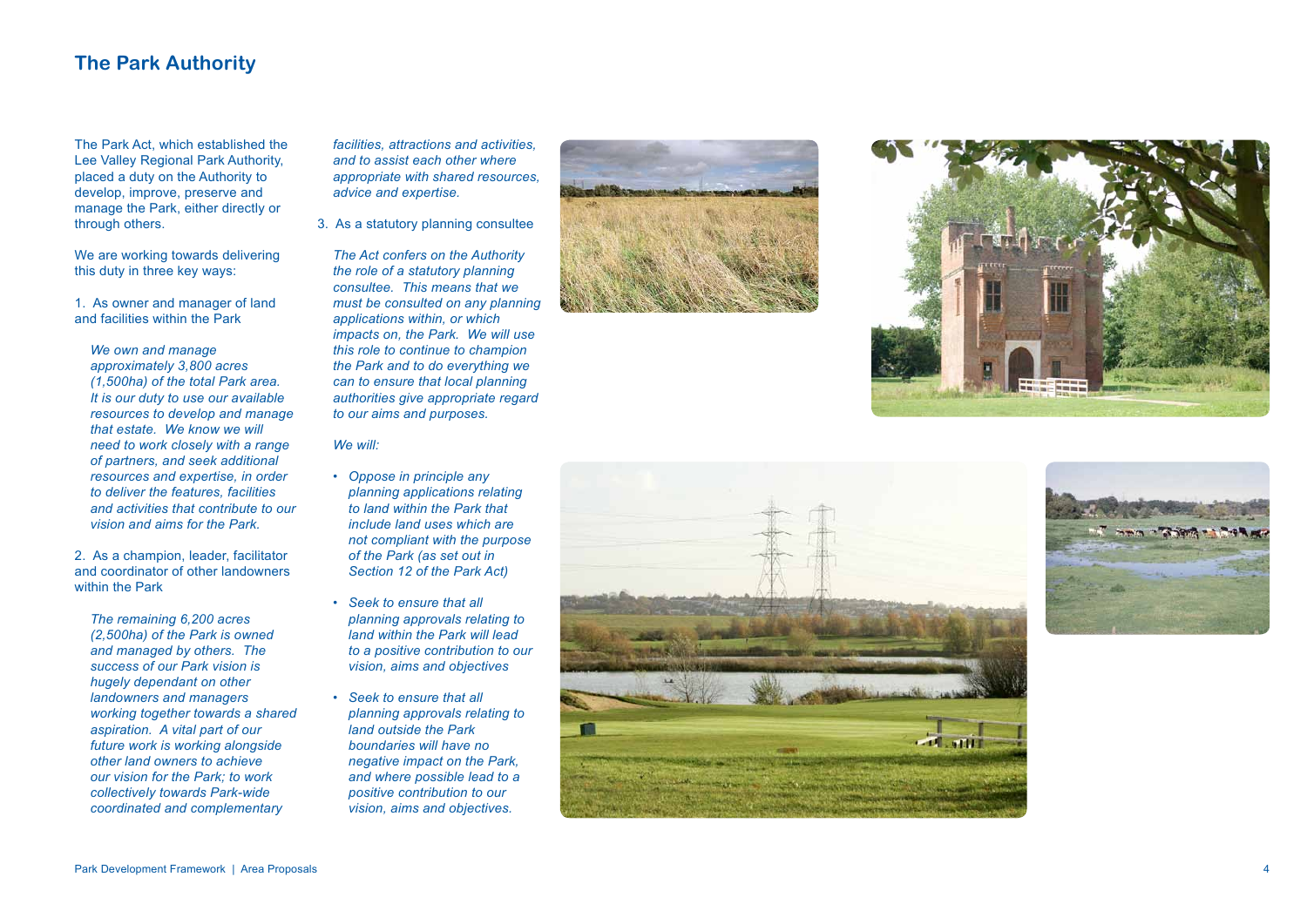### **The Park Development Framework**

The Park Development Framework sets out the Park Authority's aspirations for future development and management of the Park.

There are a number of core documents that make up the Park Development Framework:

*Vision, Aims and Principles* (adopted July 2010)

and

*Objectives and proposals* which will be produced in two complementary documents. These focus on:

- *Thematic Proposals*, (adopted January 2011) setting out our proposals throughout the Park for each of our six aims - Visitors, Sport and Recreation, Biodiversity, Community, Landscape and Heritage, Environment
- *Area Proposals* (this document), setting out our proposals for the Park on a more detailed location basis.

There is also a range of other documents that provide additional information to support the core documents identified above.

This includes the Part Two Area Proposals included in the adopted *Park Plan 2000* and the *Part One Strategic Policy Framework*. For more information please refer to the Park Development Scheme

www.leevalleypark.org.uk/ parkframework/home/

The *Park Development Framework* reflects our aspirations for the whole Park, and includes large areas of land over which we have no direct control. The framework documents therefore provide two functions: the strategic framework for our ongoing activities and guidance for others involved in the development and management of land within the Park.

> **Park Development Scheme**  July 2010

The Authority is not a planning authority but it has a range of powers and duties in relation to the statutory planning process. Section 14(1) of the Park Act requires the Authority to prepare a plan setting out proposals for the future management and development of the Regional Park. Riparian planning authorities are under a mandatory obligation to include those parts of the plan affecting their areas within their own relevant planning strategies and policies (Section 14(2) of the Park Act). For Area 2 the London Boroughs of Hackney and Waltham Forest are the relevant planning authorities.





A suite of documents that collectively describe the Park Authority's aspirations for the future development and management of the Park.



**Policy and Strategy Documents**

**Statement of Community Involvement Park Development Framework July 2010**



July 2010

**Park Park**<br>Development **Scheme Park Development Framework July 2010**

Our current plan of proposals is the *Lee Valley Regional Park Plan*  adopted in 2000 (Parts One and Two). *The Park Development Framework* will in time include proposals for all land within the Park, and will fully satisfy our duty to produce a plan of proposals as required under Section 14 of the Park Act. Once complete it will replace the *Park Plan 2000* Part Two. However the preparation and adoption of proposals will take time, so a phased replacement of the *Park Plan 2000*  proposals with Park Development Framework proposals will take place, as and when specific areas of the Park are reviewed and proposals agreed. Where proposals from the *Park Plan 2000* remain relevant, these will be incorporated into the Park Development Framework.

Accordingly both the *Park Plan 2000* and the *Park Development Framework* are relevant in terms of Section 14 (2) of the Park Act and are formal statements of the Authority's position in respect of development within the Regional Park. Once completed, the *Park Development Framework* will meet the requirements of Section 14 of the Park Act.